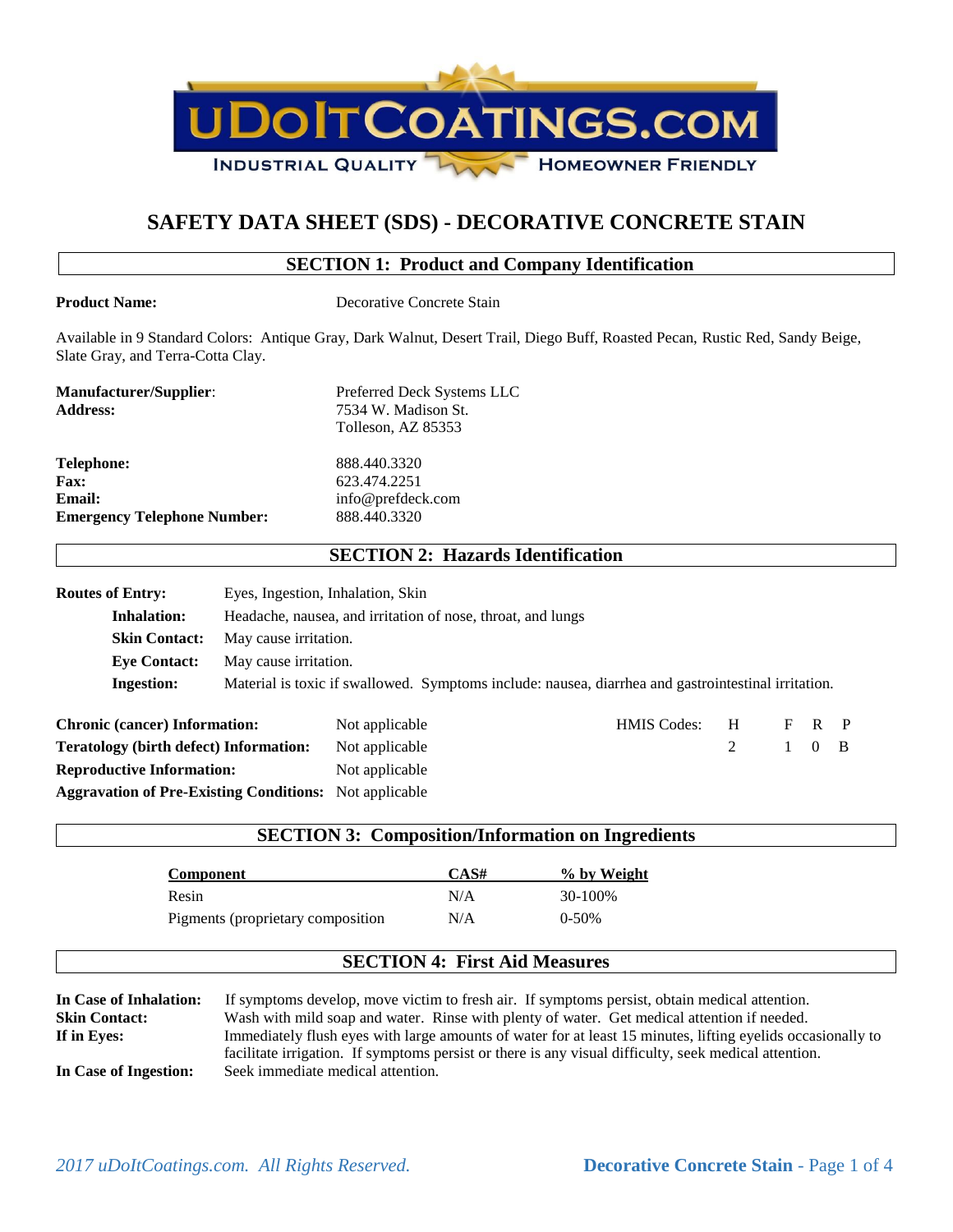# **SECTION 5: Fire Fighting Measures**

| <b>Flammable Properties – Flashpoint:</b>                   | $>625^{\circ}$ F                                                                      |
|-------------------------------------------------------------|---------------------------------------------------------------------------------------|
| Method:                                                     | Open cup                                                                              |
| <b>Explosive Limits:</b>                                    |                                                                                       |
| <b>Lower Explosive Limit:</b>                               | Not applicable                                                                        |
| <b>Upper Explosive Limit:</b>                               | Not applicable                                                                        |
| <b>Auto Ignition Temperature:</b>                           | Not applicable                                                                        |
| <b>Hazardous Combustion Products:</b>                       | None known – there is a possibility of exposure to smoke, fumes, or hazardous         |
|                                                             | decomposition products.                                                               |
| <b>Extinguishing Media:</b>                                 | Foam, Alcohol Foam, CO2, Dry Chemical and Water Fog.                                  |
| <b>Firefighting Procedures:</b>                             | Fire fighters should wear self-contained breathing apparatus and protective clothing. |
|                                                             | Self-ignition or fire involving this product is highly unlikely.                      |
| Closed containers can rupture when exposed to extreme heat. |                                                                                       |

Material can splatter at temperatures above 212° F.

## **SECTION 6: Accidental Release Measures**

Immediately soak up sill with absorbent material such as rags, clay, sand, etc. Large spills should be diked and transferred to a safe container.

## **SECTION 7: Handling and Storage**

**Handling Precautions:** Do not puncture or drop containers. Keep material out of reach of children. Avoid contact with eyes, skin, and clothing. **Storage Requirements:** Keep from heat and open flame. Store in cool, dry area. Do not expose to freezing or high temperatures.

## **SECTION 8: Exposure Controls and Personal Protection**

| <b>Airborne Exposure Limits:</b>      | Not applicable                                                                                                                                                                                      |
|---------------------------------------|-----------------------------------------------------------------------------------------------------------------------------------------------------------------------------------------------------|
| <b>Engineering Controls:</b>          | Use only with adequate ventilation.                                                                                                                                                                 |
| <b>Personal Protective Equipment:</b> | HMIS PP, G. Safety glasses, gloves, vapor respirator if desired.                                                                                                                                    |
| <b>Respiratory Protection:</b>        | Not required under normal conditions of use.                                                                                                                                                        |
| <b>Skin Protection:</b>               | Chemical-resistant gloves should be warn when handling products. This product may<br>temporarily discolor skin. Light protective clothing is suggested. Wash contaminated<br>clothing before reuse. |
| <b>Eye/Face Protection:</b>           | Safety glasses/goggles are recommended. Wash contaminated goggles before reuse.                                                                                                                     |
| Other:                                | Measures should be taken to prevent materials from being splashed into the eyes or on<br>the skin.                                                                                                  |

## **SECTION 9: Physical and Chemical Properties**

| Appearance:                 | Viscous white or colored opaque liquid          |  |  |
|-----------------------------|-------------------------------------------------|--|--|
| <b>Physical State:</b>      | Liquid                                          |  |  |
| Odor:                       | Mild odor                                       |  |  |
| <b>Spec Gravity/Density</b> | 1.01                                            |  |  |
| <b>Vapor Density:</b>       | Heavier than air                                |  |  |
| <b>Evaporation Rate:</b>    | Slower than ether                               |  |  |
| VOC:                        | Material: $0.09$ lb/gl<br>Coating: $0.76$ lb/gl |  |  |
| <b>Melting Point:</b>       | Not applicable                                  |  |  |
| <b>Boiling Point:</b>       | Not applicable                                  |  |  |

*2017 uDoItCoatings.com. All Rights Reserved.* **Decorative Concrete Stain** - Page 2 of 4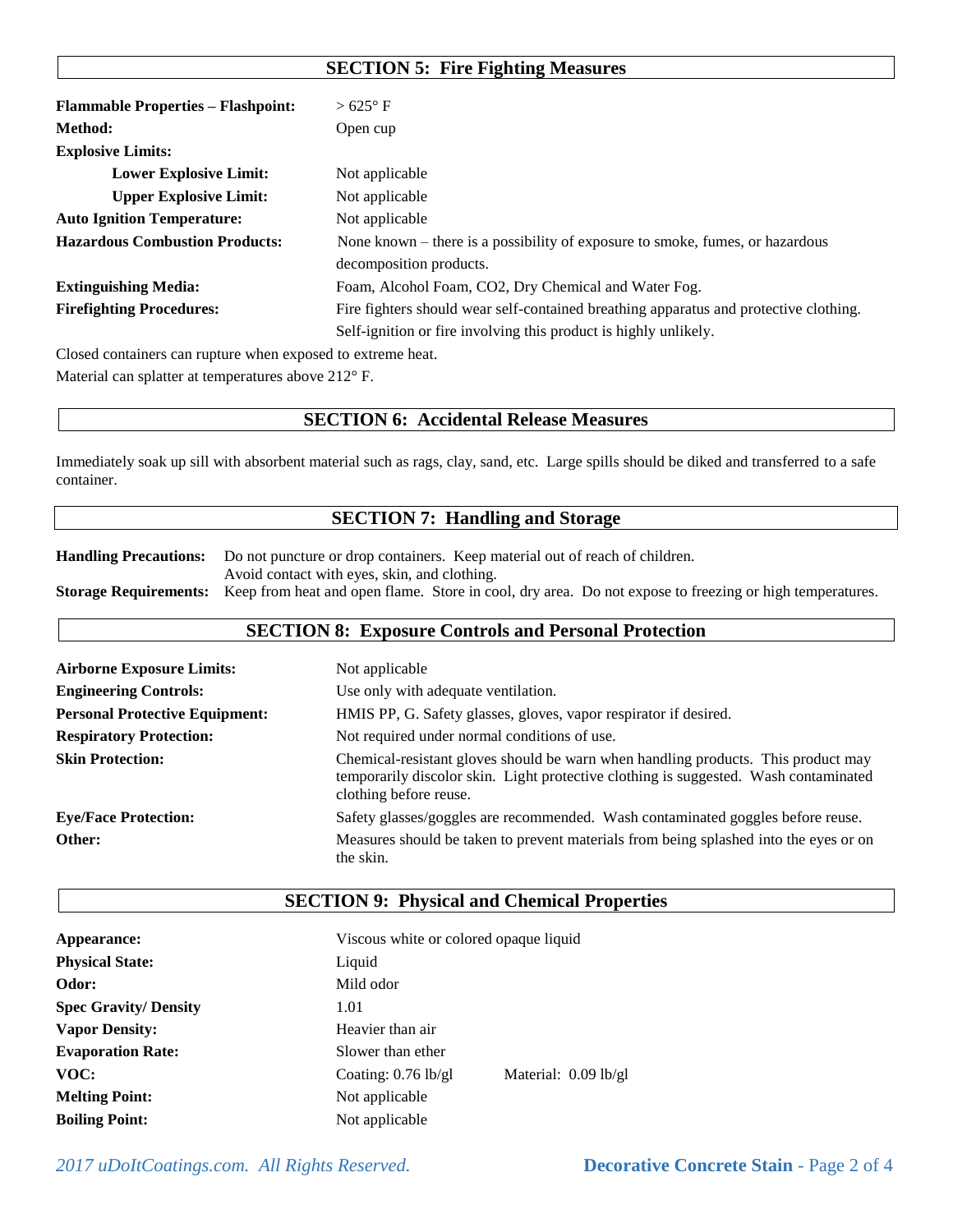## **SECTION 10: Stability and Reactivity**

| <b>Stability:</b>                | Product is stable under normal conditions.                                                                                                                                                                   |
|----------------------------------|--------------------------------------------------------------------------------------------------------------------------------------------------------------------------------------------------------------|
| <b>Conditions to Avoid:</b>      | Excessive heat or freezing. Keep away from flames.                                                                                                                                                           |
| <b>Incompatibility:</b>          | Avoid contact with strong oxidizing materials.                                                                                                                                                               |
| <b>Materials to Avoid:</b>       | Materials which are water reactive, strong alkaline, or strong acidic.                                                                                                                                       |
| <b>Hazardous Decomposition:</b>  | After evaporation of water, polymer can burn and product carbon monoxide and carbon dioxide.<br>Thermal decomposition may generate carbon dioxide, carbon monoxide, and oxides of nitrogen<br>and chlorides. |
| <b>Hazardous Polymerization:</b> | Will not occur.                                                                                                                                                                                              |

## **SECTION 11: Toxicological Information**

**Eye Effects:** Not known **IARC:** Not applicable **Skin Effects:** Not known **NTP:** Not applicable **Acute Inhalation Effects:** None known **OSHA:** Not applicable **Chronic Effects:** None known **STOT – Single Exposure:** Not applicable **Carcinogenicity:** None known **STOT – Repeated Exposure:** Not applicable **Mutagenicity:** Not known **Routes of Exposure:** Not applicable **Teratogenicity:** Not known **Acute Oral Effects:** Not known

## **SECTION 12: Ecological Information**

**Other Adverse Effects:** None known

**Biodegradability – Product:** No data available **Environmental Fate:** Not applicable **Bioaccumulation – Product:** No data available **Environmental Toxicity:** Not applicable **Toxicity – Product:** No data available **Chemical Fate Information:** Not applicable

## **SECTION 13: Disposal Considerations**

**Waste Disposal Method:** Dispose of material in accordance with all local, state and federal regulations.

#### **SECTION 14: Transport Information**

#### **Domestic (Land, DOT), International (Water, IMO/IMDG), International (Air, ICAO), Road and Rail (ADR/RID), Air (ICAAO/IATA), Vessel (IMO/IMDG):**

Non-hazardous freight for all modes of transportation (over the road, rail, air, sea)

| <b>UN Number:</b>                    | Not applicable | <b>UN Shipping Name:</b>  | Not applicable |
|--------------------------------------|----------------|---------------------------|----------------|
| <b>Transport Hazard Class:</b>       | Not applicable | <b>Packing Group:</b>     | Not applicable |
| <b>Environmental Hazards:</b>        | Not applicable | <b>Marine Pollutants:</b> | Not applicable |
| <b>Special Precautions for User:</b> | None known     |                           |                |

## **SECTION 15: Regulatory Information**

#### **U.S. Federal Regulations:**

**TSC:** This product contains ingredient(s) that is/are ALL listed in the TSCA Chemical

|                                     | Substance Inventory.                                                           |
|-------------------------------------|--------------------------------------------------------------------------------|
| <b>OSHA:</b>                        | Not applicable                                                                 |
| <b>CERCLA/SARA Hazard Category:</b> | Not applicable                                                                 |
| <b>Section 313:</b>                 | * Indicates toxic chemical(s) subject to the reporting requirements of Section |
|                                     | 313 of Title III and of 40 CFR 372.                                            |